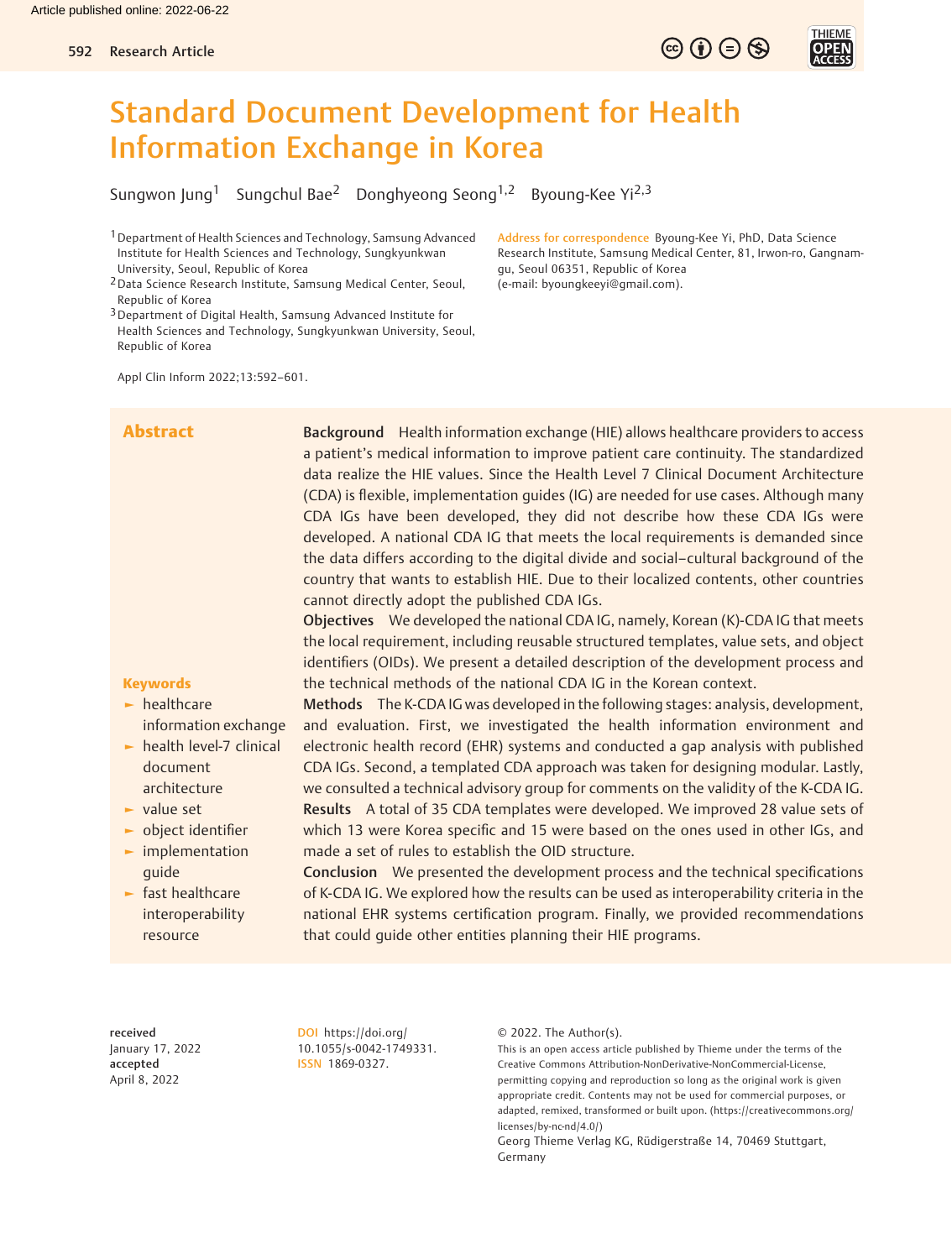# Background and Significance

Health information exchange (HIE) allows healthcare providers and patients to access and share a patient's medical information to improve patient care continuity, quality, safety, and  $cost<sup>1</sup>$ . The HIE can improve the completeness of a patient's records, as past history, current medications, and other information are jointly reviewed during visits. Appropriate, timely sharing of patient information can better inform decision-making at the point of care and allow providers to avoid medication errors, improve diagnoses, and decrease duplicating tests. The HIE has many benefits regardless of how it is transmitted, but realizing the HIE value is to standardize data. The standardized data are seamlessly integrated into the data recipients' electronic health record (EHR) systems and used variously, such as clinical research and big data analytics. $2,3$ 

The Health Level 7 (HL7) Clinical Document Architecture (CDA) is an international standard for document-based communication.4,5 HL7 CDA Release 2 has been applied in various interoperability studies since its publication in 2005. Since the CDA specification is richly expressive and flexible to create clinical documents, templates and implementation guides (IGs) are needed to represent specific use cases. Many CDA IGs have been developed over the past few years, such as the U.S. Consolidated CDA (C-CDA), $6$  European Union eHealth Digital Service Infrastructure (eHDSI) International Patient Summary (IPS), $7-10$  ePrescription of Integrating the Healthcare Enterprise (IHE) profiles,<sup>11</sup> Australia's Shared Health Summary and Advance Care Planning, <sup>12</sup> and Canada's pan-Canadian CDA Header. These CDA IGs are not only used to implement used cases but also to adapt the interoperability criteria of certification programs. For example, the C-CDA IG has been adopted as interoperability criteria of the U.S. Office of the National Coordinator Health Information Technology Certification Program.13,14 However, the CDA IGs did not provide a detailed description of how these CDA IGs were developed.

A national CDA IG that meets the local requirements is demanded since the collectible data differs according to the digital divide and social–cultural background of the country that wants to establish HIE. Due to their localized contents, other countries cannot directly adopt the published CDA IGs. The national CDA IG also can be used as interoperability criteria in the national certification program for an EHR system. Although several studies implemented the CDA standard in Korea,<sup>15–17</sup> they did not provide a CDA IG for the national HIE.

In 2017, Korea's Ministry of Health and Welfare (MoHW) launched an HIE initiative. As of February 2022, approximately 6,837 hospitals and clinics are exchanging medical records and images.<sup>18</sup> The conceptual architecture of the initiative is shown in  $\blacktriangleright$  Fig. 1. The HIE framework is based on the IHE Cross-Enterprise Document Sharing-b (XDS.b) profile<sup>19</sup> with some variations. Target documents for the HIE initiative are a referral note, transfer note, care record summary, and diagnostic imaging report. When a patient needs a referral or transfer, a healthcare provider generates CDA documents using the data from patient visits and stores it in a regional document repository that a tertiary hospital typically hosts. Healthcare providers can also opt for a public document repository hosted in a government-managed cloud service called G-Cloud. Document metadata are stored in the shared document registry that is also hosted in G-Cloud. Typical



Fig. 1 A conceptual architecture for the National Health Information Exchange Initiative in Korea. HIE, health information exchange; MPI, master patient index.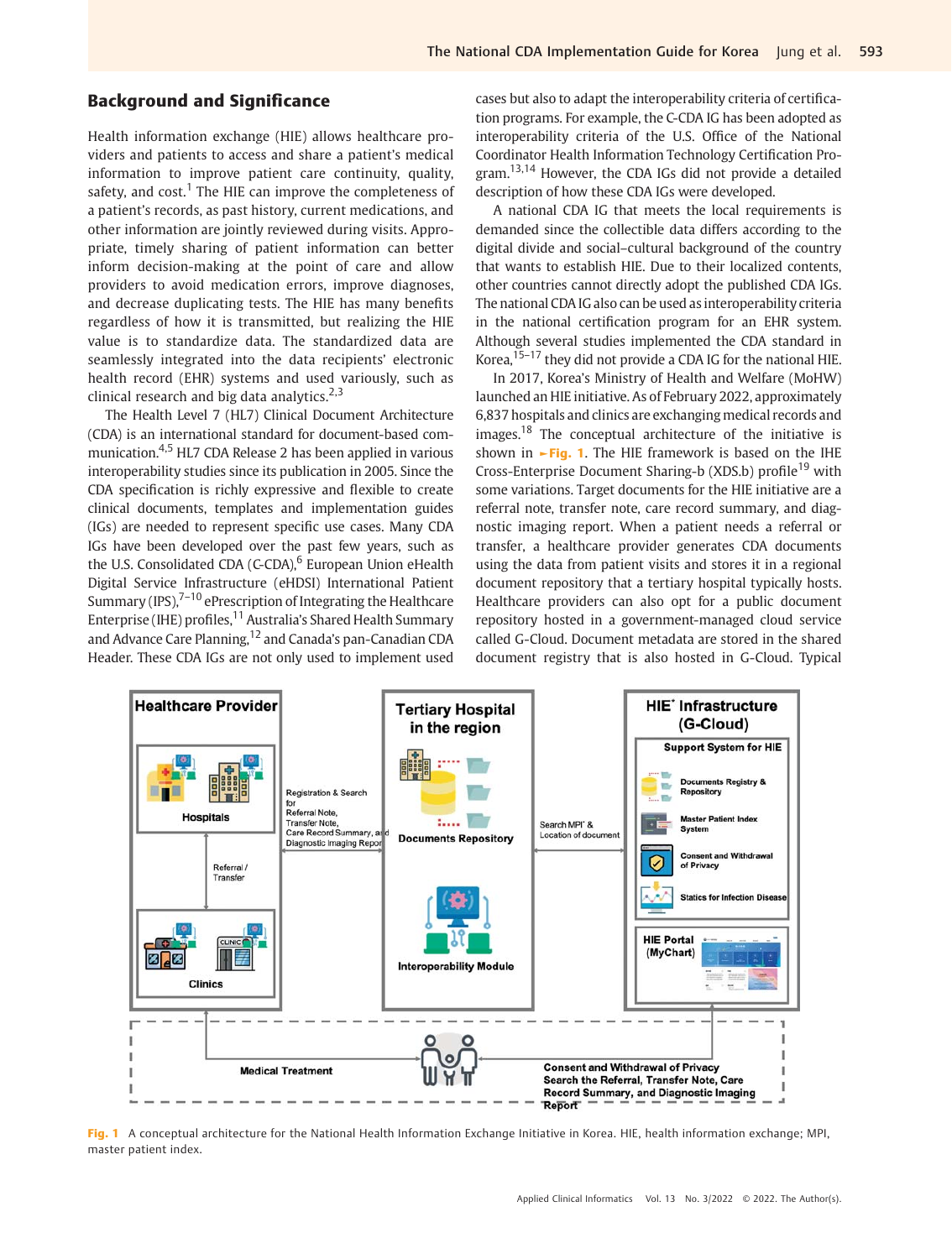document-sharing transactions follow the XDS.b profile. In addition, security and privacy, patient consent procedures, value sets, and object identifiers (OIDs) are included in the HIE guideline<sup>20</sup> distributed by MoHW. As an add-on service, patients can search their referral and transfer history using a portal service called "My Chart."<sup>18</sup>

Certain factors are driving the improvement of the current HIE initiative's guidelines as described here. First, templates provided by the HIE initiative were not designed according to the templated CDA approach which uses a library of modular CDA templates.<sup>6</sup> The templates cannot be reused if the CDA document type is extended. Second, some templates were semantically misused and did not conform to the CDA standard. And Third, the OIDs are essential for the HIE were not officially registered but arbitrarily used.

In this study, we developed the national CDA IG, namely, Korean (K)-CDA IG that meets the local requirement and improves the HIE initiative guideline including reusable structured templates, value sets, and OID structure. We also present a detailed description of the development process and the technical methods of the national CDA IG in the Korean context. By providing the K-CDA IG in Korea, it is expected that the exchanged data will be more standardized and structured, thereby improving the value of HIE. We also expect other countries or communities that can gain insights from our experience for their own HIE projects.

# Methods

### Korean Clinical Document Architecture Implementation Guides Development Process

The K-CDA IGs were developed in stages, as shown in **-Fig. 2:** analysis, development, and evaluation. In the analysis stage, we surveyed the health information environment and EHR systems deployed in Korea. We conducted gap analysis with previously published international/national IGs such as U.S.

C-CDA IG, eHDSI IPS IGs, and Korea HIE guidelines. In the development stage, a templated CDA approach was taken for the modular, reusable building block. In the evaluation stage, we consulted a technical advisory group that consisted of healthcare information experts, health information technology (IT) specialists, and clinicians for comments and feedback on the validity of the K-CDA IGs. Moreover, the K-CDA templates were registered in the Trifolia workbench<sup>21</sup> for management and creating a Schematron.

#### Consulting a Technical Advisory Group

The K-CDA IG contains all essential information for Korea's HIE initiative that complies with the level of the EHR systems deployed in Korea and conforms to the CDA standard. The "essential information" refers explicitly to the "minimum" criterion for the dataset in the HIE initiative. The K-CDA IG was developed by diligently incorporating stakeholders' feedback such as government agencies, hospitals, research institutions for health IT standards, and EHR system vendors. By design, the technical advisory group consisted of government officials, health IT standard experts, EHR system developers, and healthcare providers. The health IT standard experts reviewed the K-CDA IGs based on the CDA standard. The EHR system vendors reviewed whether the data were stored in the EHR system and if that were essential data for the HIE. The healthcare providers reviewed the data required for continuity of care. The results of the consultation and the progress status were reported to the Korea Health Information Service which is a public sector organization responsible for managing the IGs, templates, value sets, and OIDs.

### Validation and Management

The K-CDA templates were published in the Trifolia workbench for management, as shown in **-Fig. 3.**<sup>22</sup> The Trifolia workbench is an open-source tool for creating the CDA



Fig. 2 The development process for K-CDA implementation quides. HIE, health information exchange; HIRA, Heath Insurance Review and Assessment Service; HL7 CDA R2, Health Level 7 Clinical Documents Architecture Release 2; K-CDA, Korean-Clinical Document Architecture.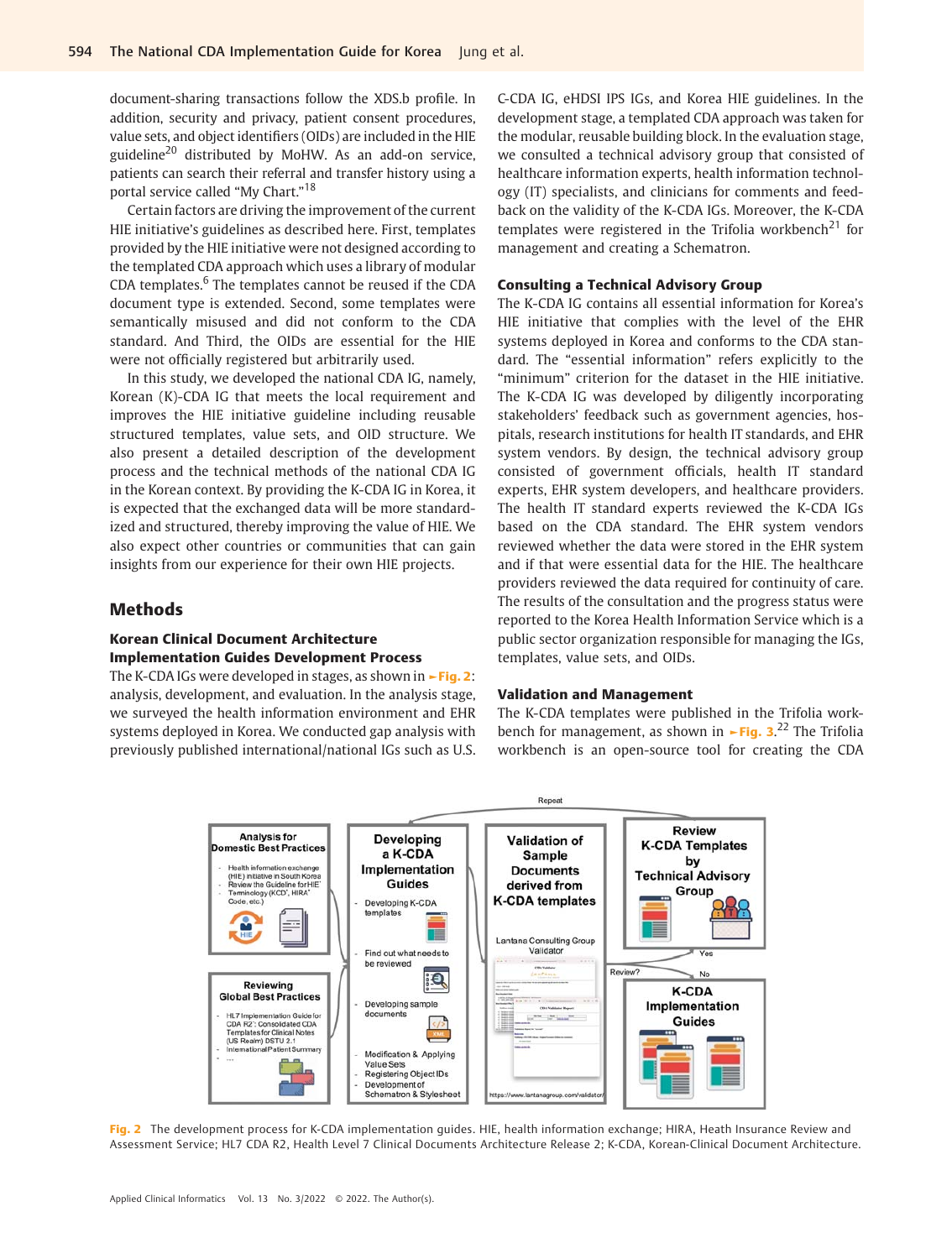

Fig. 3 Managing the CDA templates and automatic generation of Schematron through Trifolia Workbench. CDA, clinical document architecture.

templates and generating Schematron, a rule-based language for validating CDA documents. It also prevents human errors, maintains consistency, and improves developers' productivity.

# Results

# **Overview**

The templates included in the K-CDA IG were developed to be compatible with HIE initiatives. The HIE initiative did not initially provide a CDA general header, so we developed a reusable general K-header template for other types of document templates defined in the future, including the four document types. The example of the referral note document template is shown in ►Fig. 4. The HIE initiative's section and entry templates also were included in the K-CDA IG for compatibility. Instead, templates that semantically misused and did not conform to the CDA standard were revised. Some entry templates were added to standardize and structure the narrative text in the section template. As presented in  $\nightharpoonup$ Table 1, a total of 35 CDA templates were developed for the K-CDA IGs: 5 document templates, 14 section templates, and 16 entry templates. In K-CDA IG, every template and data element has three kinds of optionality: R refers to "mandatory," R2 for "recommended," and O for "optional."

We improved 28 value sets for semantic interoperability of which 13 were specific to Korea and 15 were based on the ones used in the other IGs, such as C-CDA IG, and IPS IG. We adopted value sets, such as chief complaints and immunization medication, using Systematized Nomenclature of Medicine Clinical Terms (SNOMED CT) since Korea became the 39th official member of SNOMED International in 2020.<sup>23</sup>

#### The Document, Section, and Entry Templates

We developed five document templates as follows: (1) the general K-header, (2) referral note, (3) transfer note, (4) care record summary, and (5) diagnostic imaging report. The general K-header template was newly defined to represent administrative and demographic data for CDA documents in Korea. The general K-header template contains document metadata, including the id, type, title, date, recordTarget, author, custodian, informationRecipient, authenticator, and componentOf which are extensible markup language tags defined in the CDA standard. The recordTarget represents patient information. The informationRecipient represents a consumer of document. The componentOf represents the type of encounters, such as ambulatory, inpatient, or emergency. The headers of document templates follow the general K-header constraints. In the general K-header template, the optionality of informationRecipient was assigned as O. However, since document recipient was mandatory in the referral note and transfer note, the optionality of informationRecipient was constrained as R. The general K-header template could be reused for other types of document templates defined in the future.

The general K-header template did not include some elements specified in the CDA standard. The elements were informant, dataEnterer, inFulfillmentOf, documentationOf, legalAuthenticator, and authorization. The informant refers to a person who provides relevant information, and the dataEnterer represents a participant who enters the data into an EHR system. Both the informant and dataEnterer were not collected in the EHR system in Korea. The contents of inFulfillmentOf and documentationOf, which are related to events, were described in section or entry templates of the K-CDA IG. The legalAuthenticator, which represents a provider that legally authenticates the CDA document, was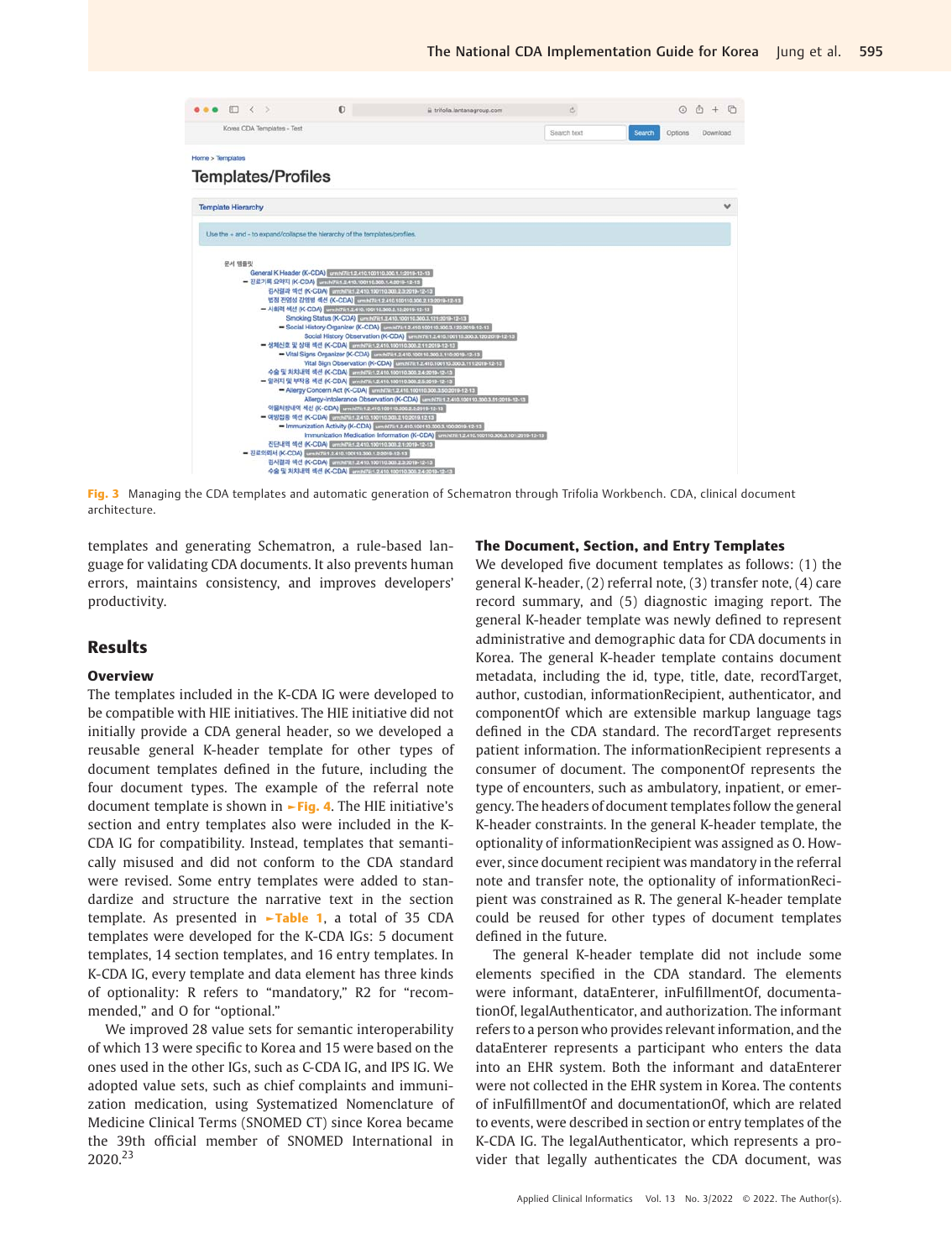

Fig. 4 Example of the referral note document template.

| Tablı |  |  |  | The document, section, and entry templates in K-CDA IG |  |  |  |  |  |  |  |  |  |
|-------|--|--|--|--------------------------------------------------------|--|--|--|--|--|--|--|--|--|
|-------|--|--|--|--------------------------------------------------------|--|--|--|--|--|--|--|--|--|

| Level of<br>templates     | <b>Templates</b>                                                                                                                                                                                                                                                                                                                                                                                                    |
|---------------------------|---------------------------------------------------------------------------------------------------------------------------------------------------------------------------------------------------------------------------------------------------------------------------------------------------------------------------------------------------------------------------------------------------------------------|
| Document<br>templates (5) | General K-header, referral note, transfer note, care record summary, and diagnostic imaging report                                                                                                                                                                                                                                                                                                                  |
| Section<br>templates (14) | Problem, medication, result, procedure, allergies and intolerances, assessment, reason for referral,<br>plan of treatment, history of past illness, immunization, vital sign, social history,<br>infection disease, and finding                                                                                                                                                                                     |
| Entry<br>templates (16)   | Problem concern act, problem observation, medication supply order, medication information,<br>result organizer, result observation, procedure activity procedure, allergy concern act,<br>allergy intolerance observation, immunization activity, immunization medication information,<br>vital sign organizer, vital sign observation, social history organizer,<br>social history observation, and smoking status |

Abbreviation: K-CDA IG, Korean-Clinical Document Architecture implementation guide.

inapplicable in the HIE since CDA documents have no legal effect in Korea. The authorization, which represents whether patients consent to participate in the HIE, was not included to avoid duplication since the HIE separately collects consent.

The other document templates, including referral note, transfer note, care record summary, and diagnostic imaging report, consisted of the general K-header template and a combination of section templates. ►Table 2 shows the optionality of section templates in the document templates. The referral note, transfer note, and care record summary document templates contained the Diagnosis, Medication, Result, Procedure, and Allergies and Intolerance section templates of which the Diagnosis is mandatory. The diag-

Applied Clinical Informatics Vol. 13 No. 3/2022 © 2022. The Author(s).

nostic imaging report document template contained the Finding section which was assigned as mandatory.

We developed 14 sections and 16 entry templates that are reusable across multiple CDA document types. The section templates are shown in  $\blacktriangleright$ Table 2, and the entry templates are Problem Concern Act, Problem Observation, Medication Supply Order, Medication Information, Result Organization, Result Observation, Procedure Activity Procedure, Allergy Concern Act, Allergy-Intolerance Observation, Immunization Activity, Immunization Medication Information, Vital Sign Observation, Social History Organizer, Social History Observation, and Smoking Status. We assigned section codes using the Logical Observation Identifiers, Names, and Codes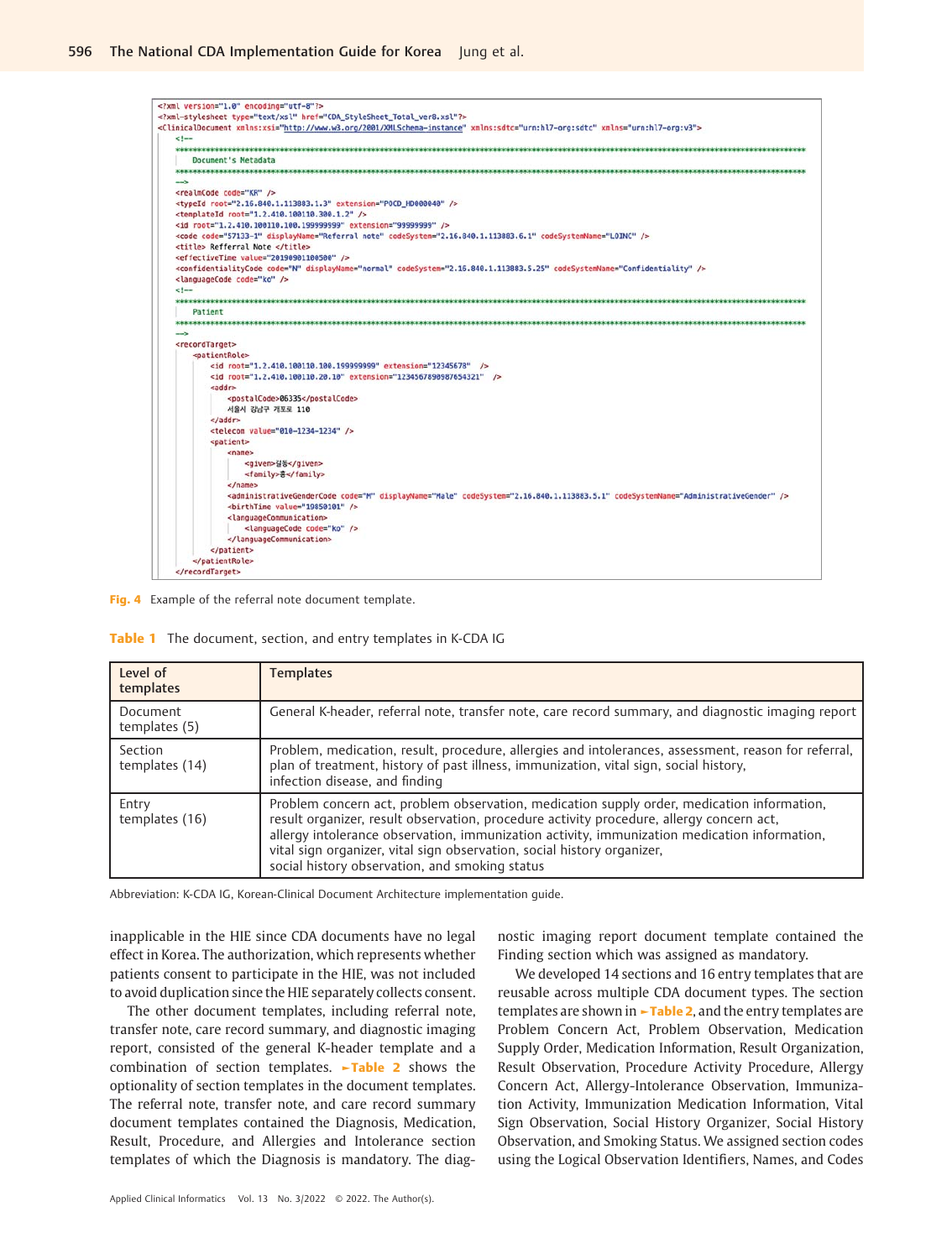| Section templates          | Referral note  | <b>Transfer note</b> | Care record summary | Diagnostic imaging report |
|----------------------------|----------------|----------------------|---------------------|---------------------------|
| Allergies and Intolerances | R <sub>2</sub> | R <sub>2</sub>       | R <sub>2</sub>      | $N/A^a$                   |
| Assessment                 | R <sub>2</sub> | R <sub>2</sub>       | N/A                 | N/A                       |
| Problem                    | R              | R                    | R                   | N/A                       |
| Finding                    | N/A            | N/A                  | N/A                 | R                         |
| History of past illness    | N/A            | R <sub>2</sub>       | N/A                 | N/A                       |
| Immunization               | N/A            | N/A                  | R <sub>2</sub>      | N/A                       |
| Infectious diseases        | N/A            | N/A                  | R <sub>2</sub>      | N/A                       |
| Medication                 | R <sub>2</sub> | R <sub>2</sub>       | R <sub>2</sub>      | N/A                       |
| Plan of treatment          | R <sub>2</sub> | N/A                  | N/A                 | N/A                       |
| Procedure                  | R <sub>2</sub> | R <sub>2</sub>       | R <sub>2</sub>      | N/A                       |
| Reason for referral        | R <sub>2</sub> | R <sub>2</sub>       | N/A                 | N/A                       |
| Result                     | R <sub>2</sub> | R <sub>2</sub>       | R <sub>2</sub>      | N/A                       |
| Social history             | N/A            | N/A                  | $\Omega$            | N/A                       |
| Vital signs                | N/A            | N/A                  | R <sub>2</sub>      | N/A                       |

Table 2 The optionality of section templates in different document templates

Abbreviation: N/A, not applicable.

Note: Every section has three kinds of optionality. R refers to "mandatory," R2 "recommended," and O "optional."

(LOINC) to provide the intended use of sections. In the K-CDA IG, since the Medication section was used to describe medication orders, the section code was 57833–6: Prescription for Medication.

# Code Systems and Value Sets

We selected code systems for value sets in K-CDA IG using Korea specific and international terminologies. The Korea specific terminologies, such as the Korean Standard Classification of Disease (KCD)<sup>24</sup> for diagnosis, the Korea Drug (KD) <sup>25</sup> codes for medications, and the claim codes for the tests, were adopted. International terminologies, such as SNOMED CT and LOINC, were adopted for the problem type, chief complaint, vaccine, vital sign, result type, and social history. The Anatomical Therapeutic Chemical classification (ATC) was adopted for drug ingredients, and the International Classification of Disease-Ninth Revision-Clinical Modification (ICD-9-CM) was adopted for procedures.

We defined 28 value sets for the entry templates: Problem, Observation, Vital Sign Observation, and Immunization Medication Information. The value set for the Problem Observation was developed to represent diagnosis and chief complaint using the KCD and SNOMED CT. The value sets for the Vital Sign Observation were developed to represent vital sign type and measurement units, including height, weight, body temperature, blood pressure, body mass index (BMI), and oxygen saturation using the LOINC and Unified Code for Units of Measure. The value set for the Immunization Medication Information was developed using SNOMED CT and vaccine administered (CVX) code set. The CVX code was used only for the Hantavirus vaccine which is relevant for Korea; however, the vaccine was not included in SNOMED CT.

The value set for Allergies Intolerance Observation was under development since the allergy was recorded in text in Korea. With the growing importance of allergy, we designated an element for the allergy code to be mandatory. Currently, the element was set at a fixed value with no information (NI). We also designated an element for the allergy name to text.

#### Object Identifier

We made a set of rules to establish the OID structure for HIE in Korea. The OID structure consisted of healthcare provider, system, organization, terminology, template, and value set, as shown in ►Fig. 5. The root node of the HIE, the OID for Korea, was registered at the OID repository,<sup>26</sup> and the rest were locally managed. The OIDs for healthcare providers had two subnodes—doctor and nurse—which were represented by the national license number. The OIDs for patients used master patient index managed by the MoHW and patient ID managed by hospitals. The OIDs for organizations used hospital ID that was derived from national insurance claims. The OIDs for templates were divided as follows: document, section, and entry.

# **Discussion**

#### Principal Results

We have developed a national CDA IG, the K-CDA IG, that meets the local requirements in Korea. By combining reusable templates from the K-CDA IG, new document templates can be developed, and by adding section and entry templates to the K-CDA IG, sharable data can be extended. Data elements were considered for what data could be collected in the Korean context and whether they could be standardized and structured. Some data elements that do not standardize were developed to enable binding a value set to be defined soon. They are increased semantic interoperability. All templates and data elements were constrained by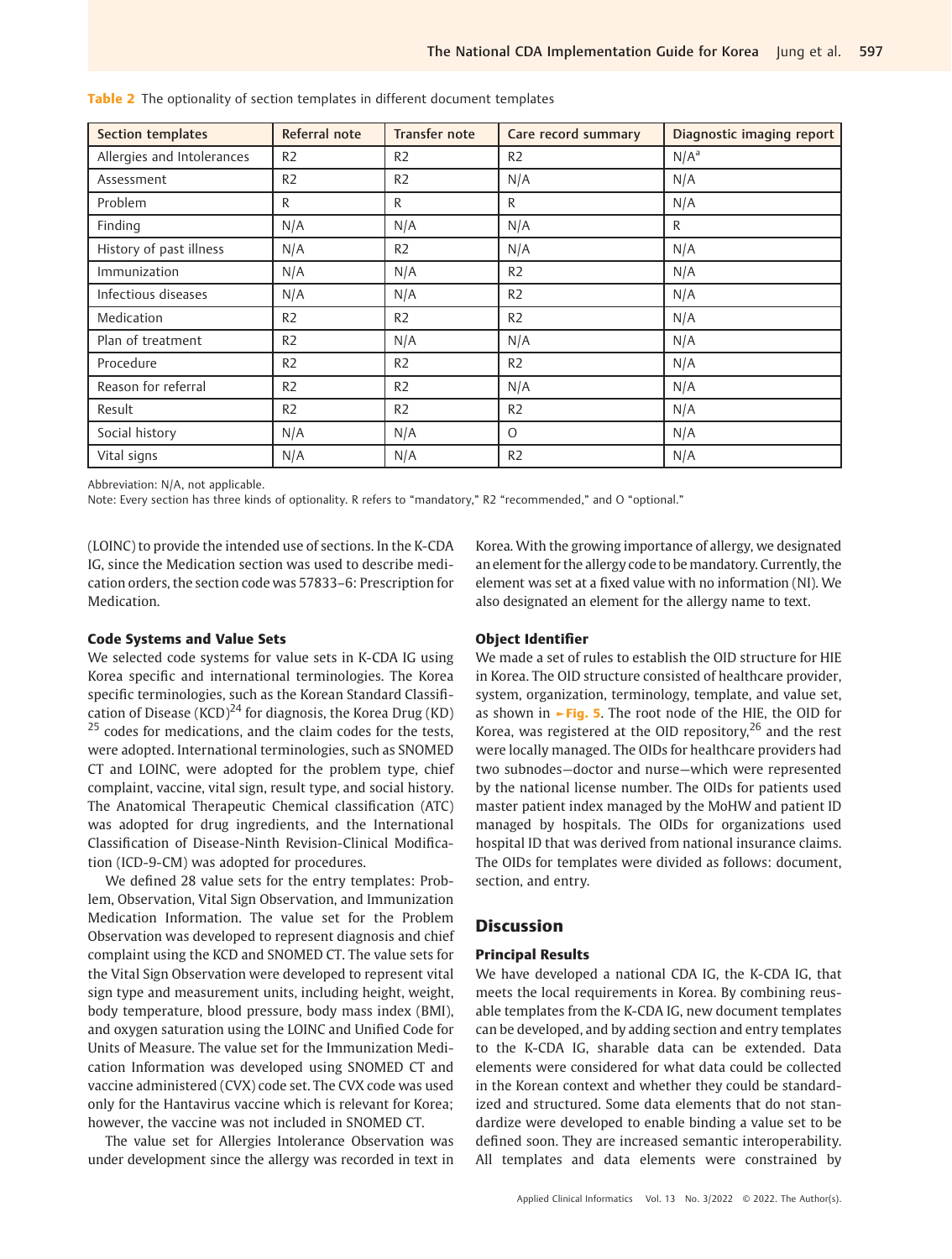

Fig. 5 The object ID (OID) structure for Korea's health information exchange (HIE). HIRA KD, Heath Insurance Review and Assessment Service Korean Drug; ISO, International Organization for Standardization; KOSTAT KCD, Statics Korea Korean Standard Classification of Disease; MoHW, Ministry of Health and Welfare; SiSS, Social Security Information Service.

optionality and cardinality. We configured the OID structure to easily assign OID to new participants in the HIE initiative.

The national IG can make a virtuous cycle that improves the EHR systems and the certification program, as shown in ►Fig. 6. The EHR systems were built by reflecting the requirements, such as opinions of the healthcare professionals, policies, new technologies, and standards. The certification program was created by reflecting the EHR systems. The EHR systems can be improved by reflecting the certification criteria. For example, the requirements of policies related to interoperability were reflected in national IGs, such as K-CDA IG, to improve the EHR systems.

We expect it to be adopted in the interoperability criteria of the EHR system certification program since the care record summary IG, one of four document types in the K-CDA IG, was accepted by the Korean Industrial Standards, the



Fig. 6 Virtuous cycle of electronic health record (EHR) systems and certification program.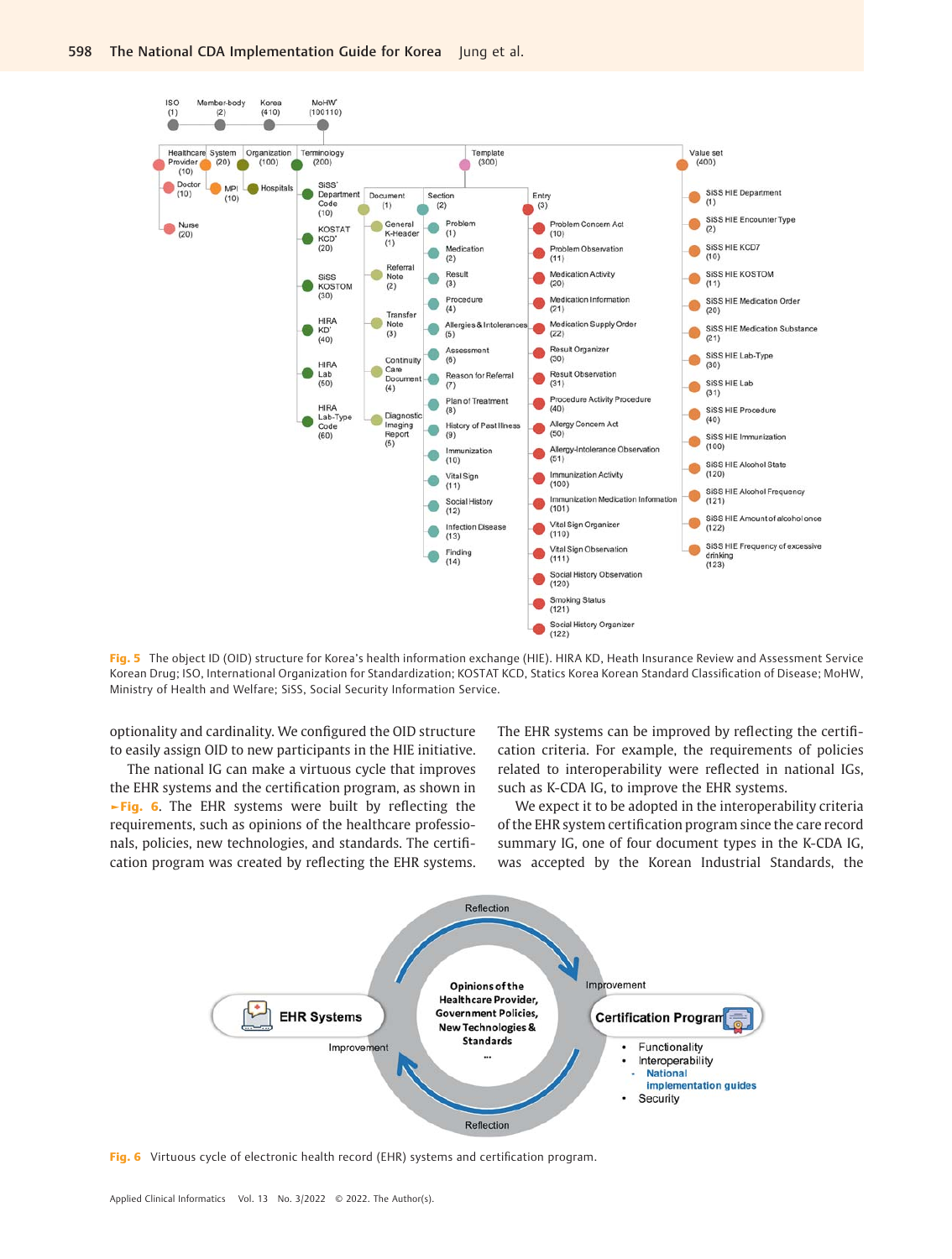national standards. The EHR system certification program has been in operation since 2020. The program has three categories, such as functionality, interoperability, security, and 86 certification criteria for EHR systems. The requirements of interoperability are based on HL7 CDA.

A governance model is required to maintain the national CDA IG and OID structures such as processes, systems, and organizations. Processes and support systems to manage versions of K-CDA IG, value sets, and OIDs are needed. Conformance tools for verifying CDA documents should be developed. An authority to manage the value sets, such as the value set authority center in the United States, should be established. Incorrect value set binding does not guarantee semantic interoperability and may affect patient safety. An OID repository should be provided where OIDs can be retrieved and assigned to new entities anytime, anywhere. A newly established Korea Health Information Service (KHIS) is expected to manage and oversee the processes and systems.

The HL7 Fast Healthcare Interoperability Resource (FHIR), <sup>27</sup> a next-generation HIE standard, has become the most actively studied. The FHIR is a standard describing data formats and elements, known as "resources," and an application programming interface (API) for exchanging electronic health information. The FHIR is easier to implement because it uses a modern web-based suite of API technology, including an HTTP-based RESTful protocol and a choice of JSON, XML, or RDF for data representation. Due to these benefits, there are attempts to map CDA to FHIR, such as C-CDA on FHIR.<sup>28,29</sup> Nevertheless, CDA and FHIR can coexist for the time being, at least in Korea, as 6,837 hospitals and clinics have already participated in the CDA-based national HIE initiative and much has been invested in the infrastructure. In addition, Korea is in an early stage of FHIR adoption, and no healthcare provider has been reported to be FHIR ready. In the long term, however, FHIR is expected to be prevalent for HIE in Korea.

# Recommendations for Other Entities Planning Their Own HIE Programs

Although the K-CDA IG that meets Korea's local requirements was developed, it cannot be directly adopted in other countries due to localized contents. This study provides recommendations that could be helpful to other entities planning their own HIE programs. First, the national health IT infrastructure and standardized data in EHR systems currently deployed should be considered to establish the national HIE. It is necessary to understand the EHR systems deployed in the country, including what data are being collected and whether the data are recorded as coded data. For example, the allergy data are collected as text, not as coded data, in an EHR system in Korea. Since it is expected to adopt a value set for allergy in the near future, the K-CDA IG allows both code and textual input.

Second, all elements and entities constituting the national HIE, including templates, value sets, doctors, nurses, organizations, and terminology systems, should be assigned to OID. It is necessary to register OIDs in repository,  $2^6$  so that anyone can search at anytime and anywhere. The OID structure should be defined to manage entities. In the OID

structure for the K-CDA IG, the MoHW node has six subnodes as follows: (1) healthcare provider, (2) system, (3) organization, (4) terminology, (5) template, and (6) value set.

Third, terminologies for the national HIE should be considered under national policies. It is also necessary to understand terminologies currently used in the country. In the K-CDA IG, the KD codes were used to represent medication rather than RxNorm, a standardized nomenclature for clinical drugs in the United States, used in C-CDA IG. In addition, KCD-8 was used to represent diagnosis rather than the International Statistical Classification of Disease (ICD)-11th Revision or SNOMED CT. KCD-8 is a translation of the concept and term used in Korea based on ICD-11 and subdivided according to the situation.

Fourth, value sets should be considered along with the socio–cultural and environmental situations of the country. Value sets such as gender and language do not change significantly, depending on the region or country, and hence, the value sets developed in other countries or organizations can be used. However, value sets, such as diagnosis and immunization, are required to be localized according to region or country. For example, the Hantavirus vaccine code is needed for K-CDA's vaccine value set, but it may not be necessary for other countries. Additionally, a set of naming conventions for value sets is needed to provide consistency. In the K-CDA IG, the naming convention for value sets is "Management Agency + Purpose of Use + Name," for example, MoHW HIE KCD 8.

Fifth, an identification system for HIE patients, such as patients, healthcare providers, and organizations, should be established. The patient ID can be used to identify patients within the organization but the national HIE needs the master patient index to identify a patient nationwide. Healthcare providers also need national identification. In the United States, a national provider identifier (NPI) is used to identify individuals and organizations, and the Provider Enumeration Systems NPI registry<sup>30</sup> allows us to search an NPI. In Korea, the MoHW issues and manages the licenses of healthcare providers, $31$  and the license number is applied to the HIE.

# Conclusion

We presented the development process and the technical specifications of K-CDA IG. We subsequently explored how the results can be used as interoperability criteria in the national certification program for EHR systems. Finally, we provide recommendations that could guide other institutions or entities planning their own HIE programs.

# Clinical Relevance Statement

Continuity of care related to the quality of care over time is facilitated by applying standards to electronic health record (EHR) systems for interoperability. This study describes the development process and technical methods of the national clinical document architecture (CDA) implementation guides and draws implications.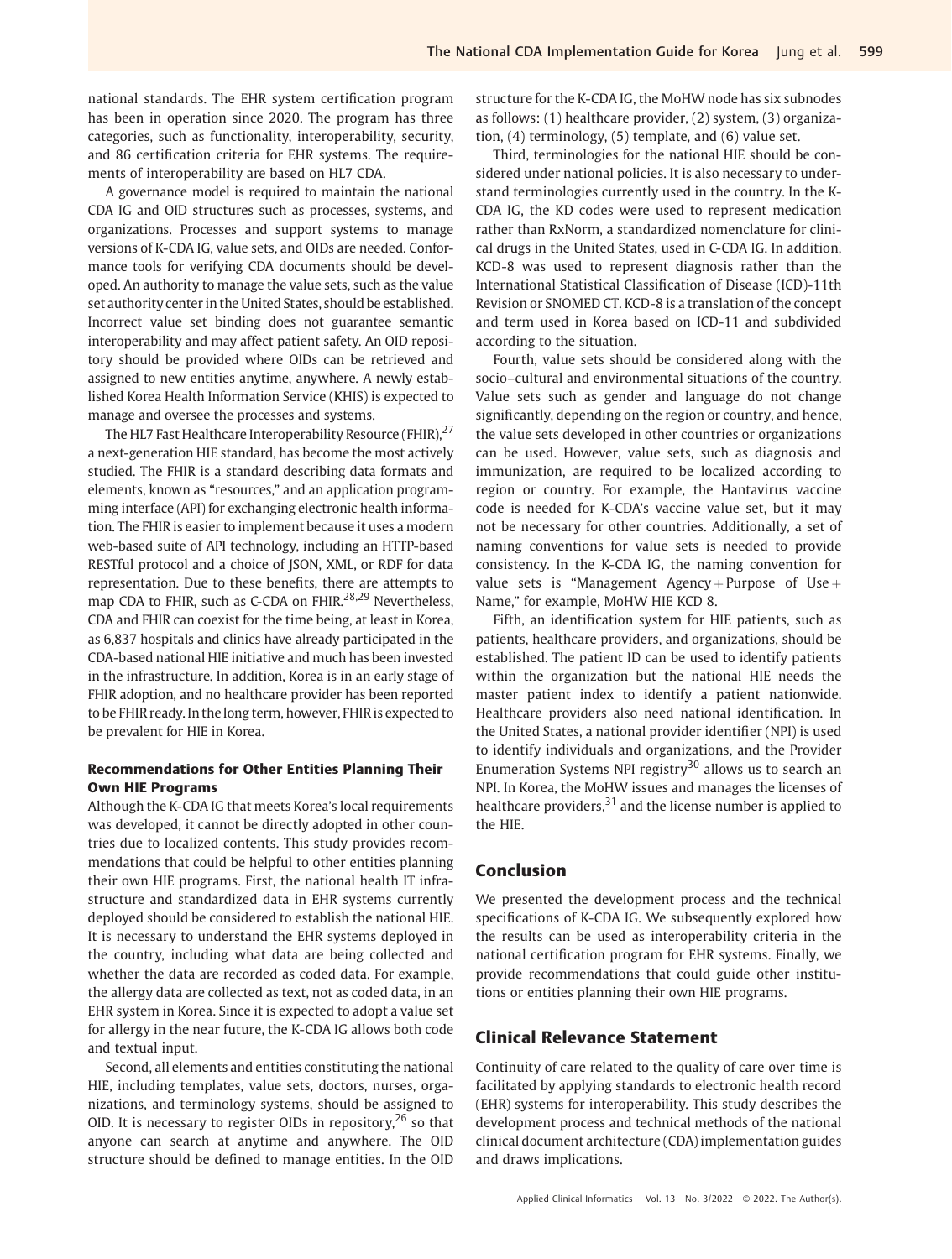# Multiple Choice Questions

- 1. Which of the following statements is not correct about the virtuous cycle of the electronic health record (EHR) systems and the certification program?
	- a. The EHR systems were built by reflecting the requirements, such as opinions of the healthcare professionals, policies, new technologies, and standards.
	- b. The certification program was created by reflecting the EHR systems.
	- c. The EHR systems can be improved by reflecting the national implementation guides (IGs).
	- d. The EHR systems can be improved by reflecting the certification criteria.

Correct Answer: The correct answer is option c. The EHR systems can be improved by reflecting the national IGs. The EHR systems were built by reflecting the requirements, such as opinions of the healthcare professionals, policies, new technologies, and standards. The certification program was created by reflecting the functionality, interoperability, and security of the EHR systems. The certification program can be improved by adopting the newly developed national IGs.

- 2. When planning their own health information exchange (HIE) programs, which of the following statements is correct?
	- a. The national health information technology (IT) infrastructure and information level of EHR systems should be considered.
	- b. Terminologies for the national HIE are necessary to understand terminologies used in other countries.
	- c. Value sets developed in other countries such as diagnosis and immunization can be used.
	- d. An identification system for HIE patients must be made newly.

Correct Answer: The correct answer is option a, the national health IT infrastructure and information level of EHR systems should be considered. Terminologies for the national HIE are necessary to understand currently used in the country. Value sets developed in other countries such as gender and language do not change depending on region or country and hence can be used, but value sets such as diagnosis and immunization are required to be localized. An identification system for HIE subjects such as patients, healthcare providers should be established.

#### Protection of Human and Animal Subjects

This paper described the development process and lessons learned from national implementation guides for healthcare information exchange; therefore, informed consent was not required.

#### Conflict of Interest

None declared.

#### References

- 1 Kaelber DC, Bates DW. Health information exchange and patient safety. J Biomed Inform 2007;40(6, suppl)S40-S45
- 2 Pine KH. The qualculative dimension of healthcare data interoperability. Health Informatics J 2019;25(03):536–548
- 3 Yaraghi N, Du AY, Sharman R, Gopal RD, Ramesh R. Health Information exchange as a multisided platform: adoption, usage, and practice involvement in service co-production. Inf Syst Res 2015;26(01):1–18
- 4 Spronk R. HL7 version 3: Message or CDA Document? Accessed May 2, 2022 at: [http://ringholm.com/docs/04200\\_en.htm](http://ringholm.com/docs/04200_en.htm)
- 5 Dolin RH, Alschuler L, Boyer S, et al. HL7 clinical document architecture, release 2. J Am Med Inform Assoc 2006;13(01): 30–39
- 6 Dolin RH, Garber L, Solutions I. HL7 implementation guide for cda release 2: consolidated CDA Release 2.2. Accessed May 2, 2022 at: <https://build.fhir.org/ig/HL7/cda-ccda-2.2/>
- 7 Kay S, Cangioli G, Nusbaum M. The international patient summary standard and the extensibility requirement. Stud Health Technol Inform 2020;273:54–62
- 8 Heitmann KU, Cangioli G, Melgara M, Chronaki C. Interoperability assets for patient summary components: a gap analysis. Stud Health Technol Inform 2018;247:700–704
- 9 Kusiak L. Europese patient summary is urgent. Zorgvisie ICT. 2019;20(01):28–30
- 10 Nalin M, Baroni I, Faiella G, et al. The European cross-border health data exchange roadmap: case study in the Italian setting. J Biomed Inform 2019;94:103183
- 11 International IHE. Technical frameworks Accessed December 12, 2021 at: [https://www.ihe.net/resources/technical\\_frameworks/](https://www.ihe.net/resources/technical_frameworks/)
- 12 Pearce C, Bainbridge M. A personally controlled electronic health record for Australia. J Am Med Inform Assoc 2014;21(04): 707–713
- 13 HealthIt.gov. 2015 Edition Test Method. Accessed December 12, 2021 at: [https://www.healthit.gov/topic/certi](https://www.healthit.gov/topic/certification-ehrs/2015-edition-test-method&x0023;:~:text=The&x0025;20Test&x0025;20Method&x0025;20provides&x0025;20the,EHR&x0029;&x0025;20Definition&x0025;2C&x0025;20and&x0025;20ONC&x0025;20Health)fication-ehrs/2015 [edition-test-method#:~:text=The%20Test%20Method%20provides](https://www.healthit.gov/topic/certification-ehrs/2015-edition-test-method&x0023;:~:text=The&x0025;20Test&x0025;20Method&x0025;20provides&x0025;20the,EHR&x0029;&x0025;20Definition&x0025;2C&x0025;20and&x0025;20ONC&x0025;20Health) %20the,EHR)%20Defi[nition%2C%20and%20ONC%20Health](https://www.healthit.gov/topic/certification-ehrs/2015-edition-test-method&x0023;:~:text=The&x0025;20Test&x0025;20Method&x0025;20provides&x0025;20the,EHR&x0029;&x0025;20Definition&x0025;2C&x0025;20and&x0025;20ONC&x0025;20Health)
- 14 D'Amore JD, Mandel JC, Kreda DA, et al. Are meaningful use stage 2 certified EHRs ready for interoperability? Findings from the SMART C-CDA collaborative. J Am Med Inform Assoc 2014;21 (06):1060–1068
- 15 Jung S, Kim S, Yoo S, Choi J. Toward the automatic generation of the entry level CDA documents. Journal of Korean Society of Medical Informatics. 2009;15(01):141–151
- 16 Han SH, Lee MH, Kim SG, et al. Implementation of medical information exchange system based on EHR standard. Healthc Inform Res 2010;16(04):281–289
- 17 Lee SH, Song JH, Kim IK, Kim JW. Clinical document architecture integration system to support patient referral and reply letters. Health Informatics J 2016;22(02):160–170
- 18 Ministry of Health and Welfare. My Chart. Accessed December 12, 2021 at:<https://mychart.kr/portal/main/main.do>
- 19 Ribeiro LS, Viana-Ferreira C, Oliveira JL, Costa C. XDS-I outsourcing proxy: ensuring confidentiality while preserving interoperability. IEEE J Biomed Health Inform 2014;18(04):1404–1412
- 20 Lee M, Heo E, Lim H, et al. Developing a common health information exchange platform to implement a nationwide health information network in South Korea. Healthc Inform Res 2015;21(01): 21–29
- 21 Lantana Consulting Group. CDAValidator. Accessed December 12, 2021 at:<https://validator-legacy.lantanagroup.com/validator/>
- 22 Trifolia Workbench. Trifolia. Accessed December 12, 2021 at: <https://trifolia.lantanagroup.com/TemplateManagement/List>
- 23 Healthcare Information Standard. What is the SNOMED CT NRC (National Release Center)? Accessed March 28, 2022 at: [https://](https://hins.or.kr/menu.es&x003F;mid=a30104000000) [hins.or.kr/menu.es?mid=a30104000000](https://hins.or.kr/menu.es&x003F;mid=a30104000000)